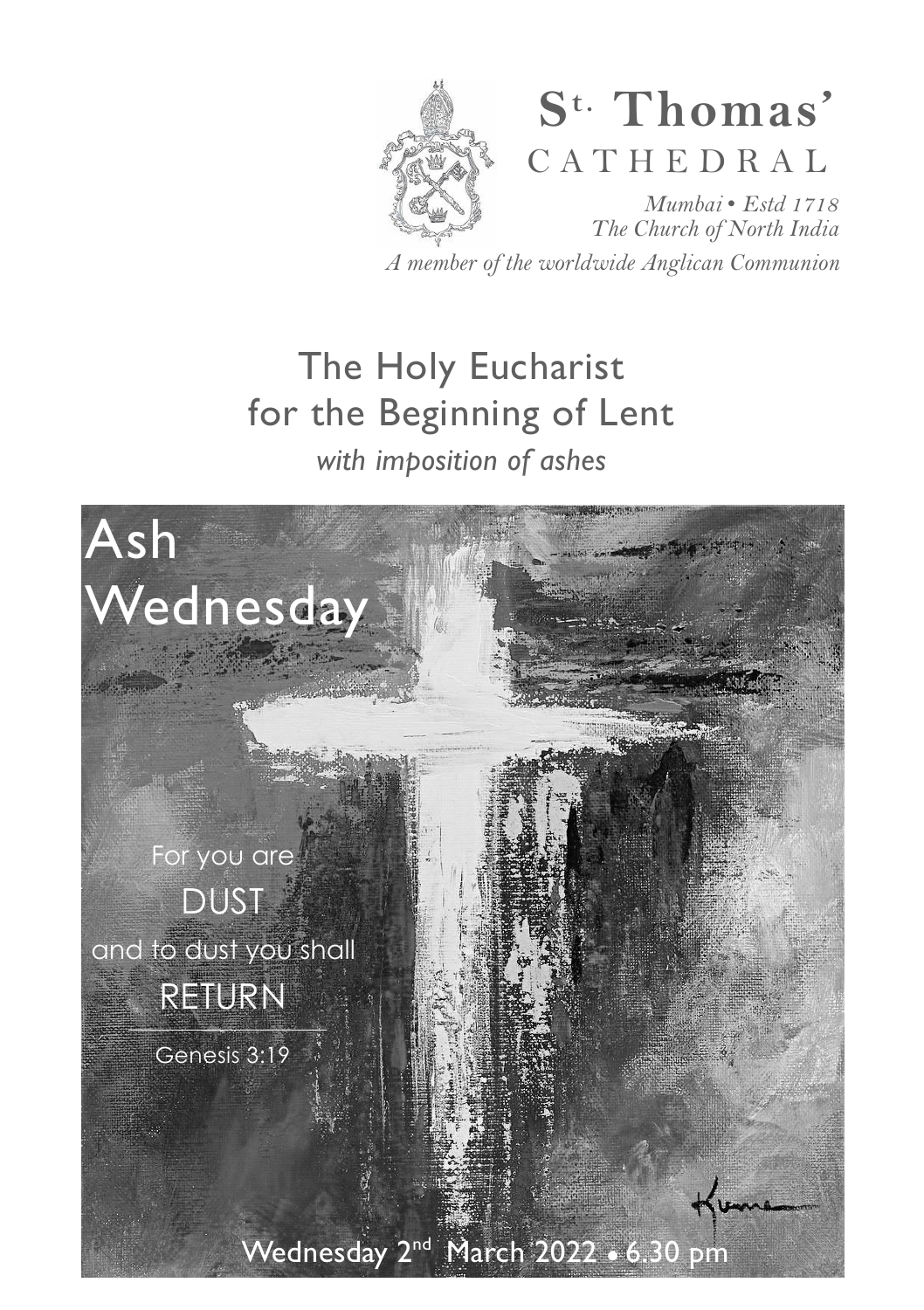#### ASH WEDNESDAY

Ash Wednesday marks the beginning of the season of Lent, a time of fasting, prayer, self-examination and preparation for the Easter Feast. The imposition of ashes is an ancient sign of repentance and serves as a reminder of our mortality. As God said to Adam, *"You are dust, and to dust you shall return."* As we are marked with ashes on our foreheads in the same manner that we are signed with the cross at Baptism, we are reminded that we are marked as Christ's own forever in a visible way

The congregation is asked to join in all text printed in **bold**.

*Follow the readings and the Order of Service for the Lord's Supper in The Book of Common Prayer (refer page numbers)*.

*The hymns can be found in the English Hymnal*.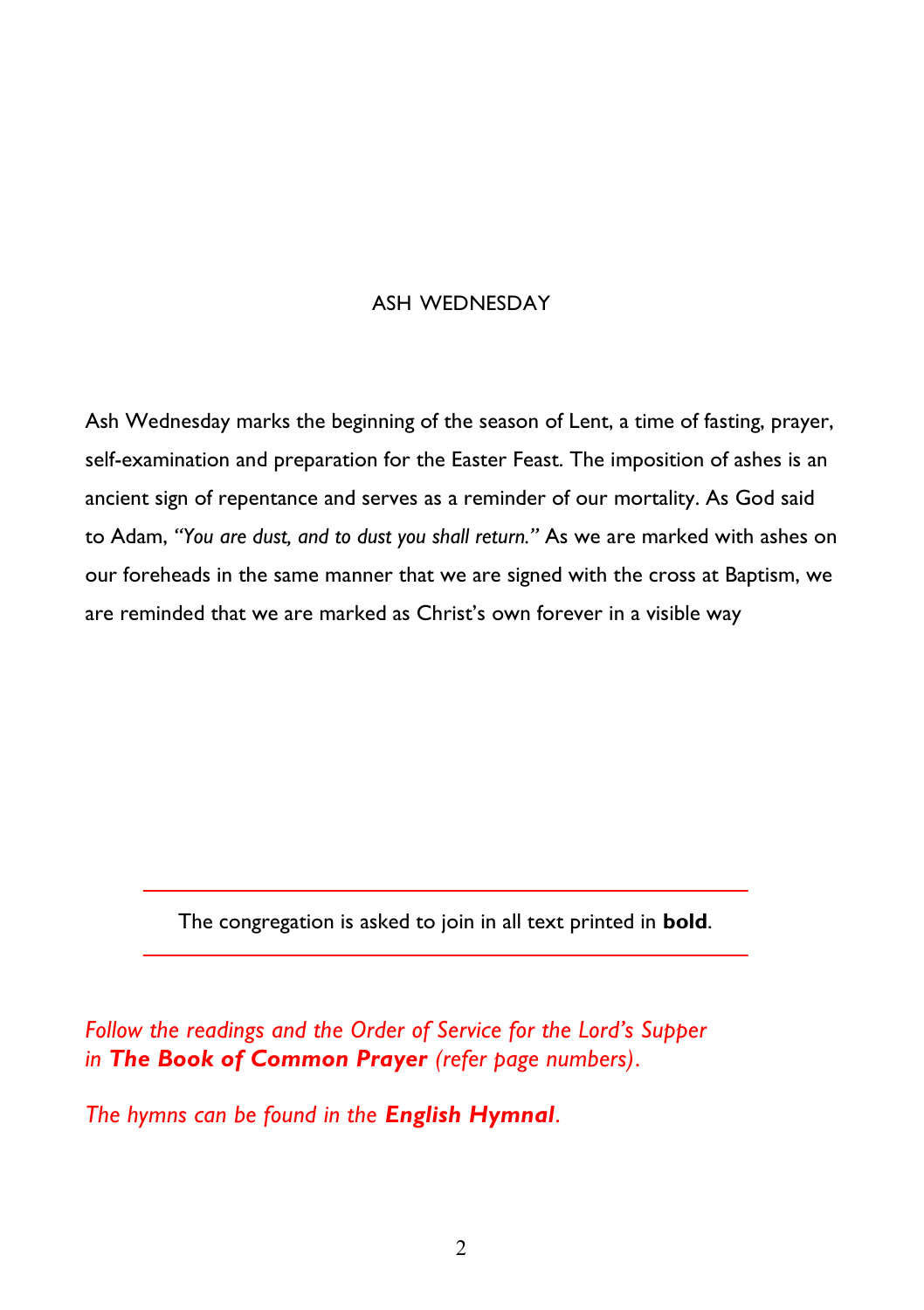# Order of Service

## The Gathering

### Voluntary

"Alle Menschen müssen sterben"J. S. Bach, *BWV 643* (1685 - 1750)  *(All mankind must die)* 

*Everybody must die, all flesh passes like grass; whatever lives must perish if it is to become new elsewhere. This body must rot if it is elsewhere to recover and gain the great glory which is prepared for those who are righteous.*

Johann Georg Albiuns (1624 - 1679)

*All keep silence and prepare for worship. All STAND as the Procession of Clergy and Servers enter.* 

Psalm 51

*The verses are intoned by the cantors. All join in the response.* 



Have mercy on me, O God, in your great goodness; according to the abundance of your compassion blot out my offences.

Wash me throughly from my wickedness and cleanse me from my sin. *Response* 

For I acknowledge my faults and my sin is ever before me.

Against you only have I sinned and done what is evil in your sight. **Response** Continued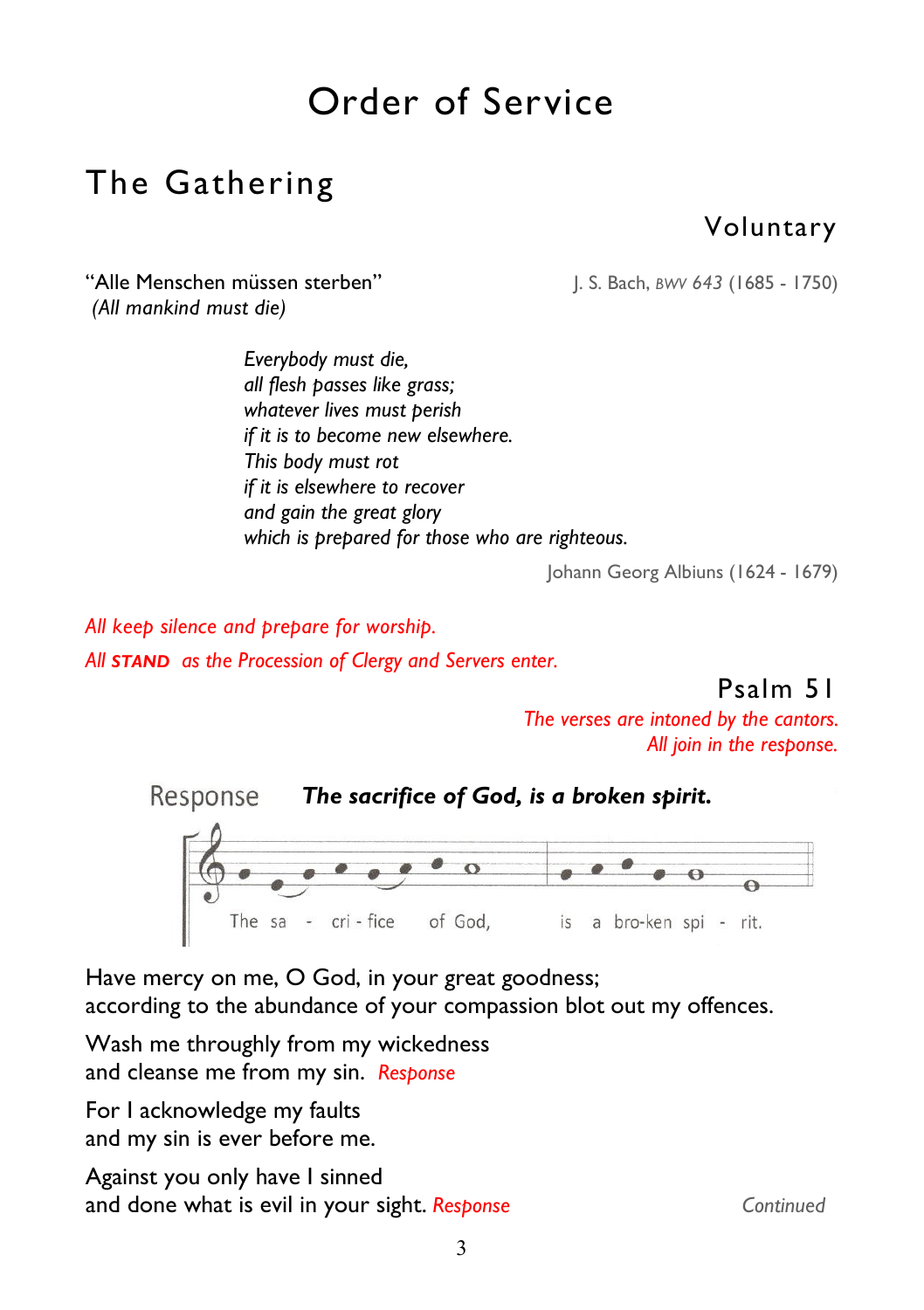Make me a clean heart, O God, and renew a right spirit within me.

Cast me not away from your presence and take not your holy Spirit from me. *Response The sacrifice of God, is a broken spirit.* 

İ, O Lord, open my lips and my mouth shall proclaim your praise.

The sacrifice of God is a broken spirit; a broken and contrite heart, O God, you will not despise. *Response The sacrifice of God, is a broken spirit.* 

#### *Please be SEATED*

#### *The Presbyter introduces the liturgy*

| Presbyter | In the name of the † Father, and of the Son,<br>and of the Holy Spirit. |
|-----------|-------------------------------------------------------------------------|
| Αll       | Amen.                                                                   |
| Presbyter | The Lord be with you                                                    |
| Αll       | and also with you.                                                      |

Dear friends in Christ, since early days Christians have observed with great devotion the time of our Lord's passion and resurrection and prepared for this by a season of penitence and fasting.

By carefully keeping these days, we take to heart the call to repentance and the assurance of forgiveness proclaimed in the gospel, and so grow in faith and in devotion to our Lord.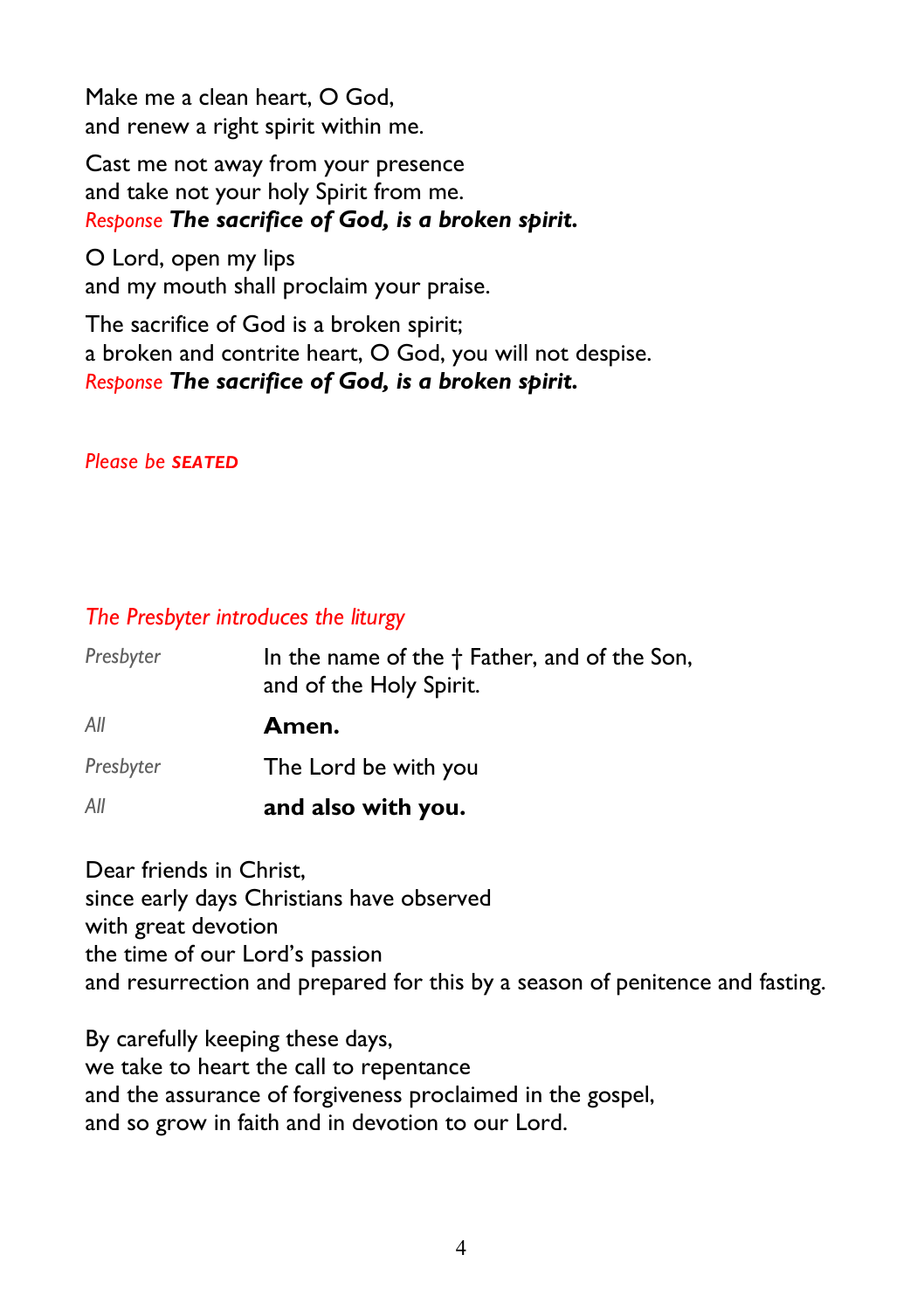I invite you, therefore, in the name of the Church, to the observance of a holy Lent, by self-examination and repentance; by prayer, fasting, and self-denial; and by reading and meditating on God's holy word.

*While seated or kneeing ,all sing.* Kyrie eleison

| Kyrie eleison.   | Lord, have mercy upon us    |
|------------------|-----------------------------|
| Christe eleison. | Christ, have mercy upon us. |
| Kyrie eleison.   | Lord, have mercy upon us    |

From the liturgy of the Russian Orthodox Church

### The Liturgy of the Word

### The Collect for Ash Wednesday | *Page 445*

*Read by the Presbyter* 

### Old Testament Reading | *Page 446*

A reading from the Book of Joel 2. 12 - 17

*At the conclusion of the reading:*  This is the word of the Lord. *All* **Thanks be to God***.* 

#### The Epistle | *Page 446*

#### A reading from the letter of James 4. 1 - 10

*At the conclusion of the reading:*  This is the word of the Lord. *All* **Thanks be to God***.* 

*All STAND and join in singing the gradual hymn.*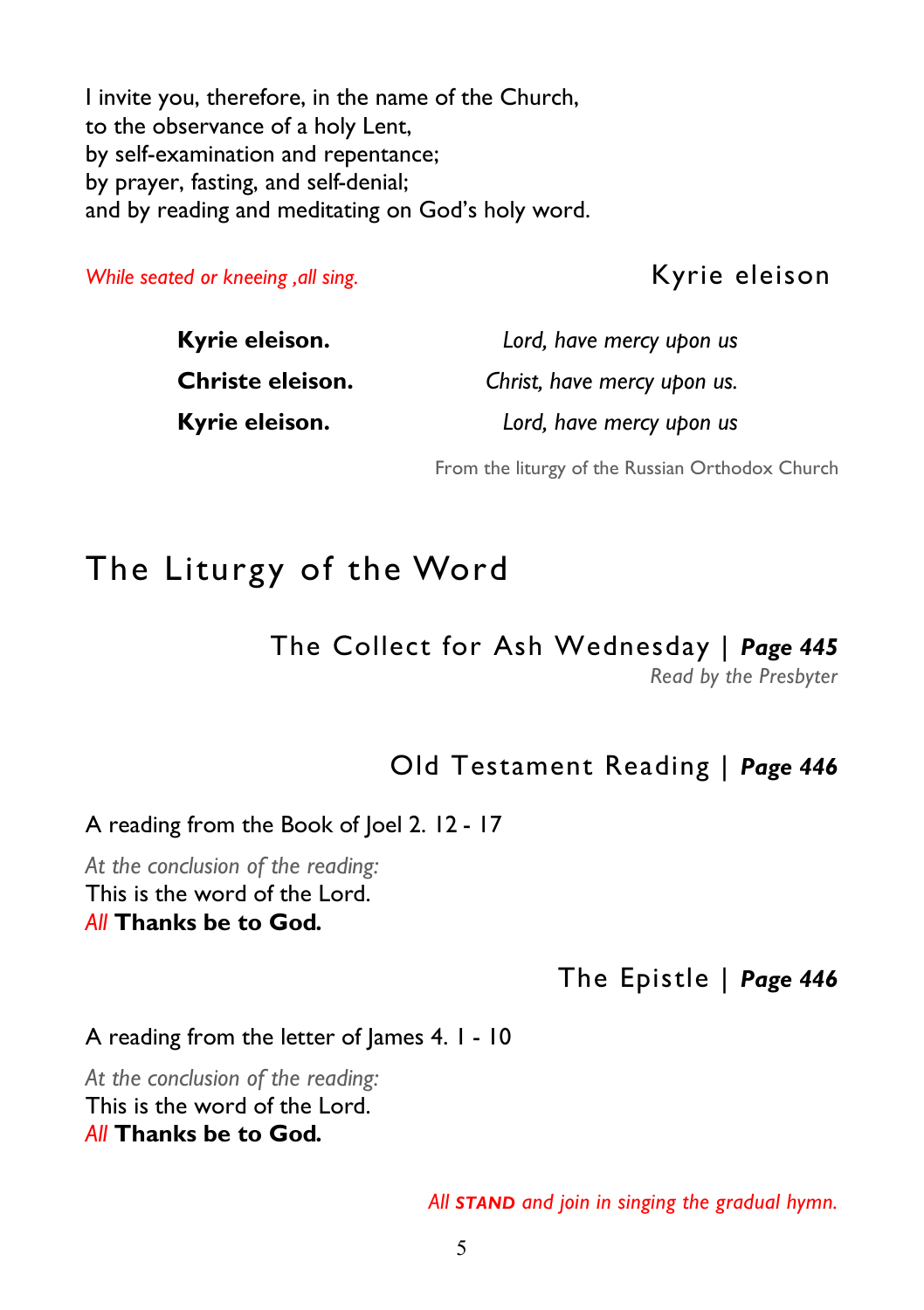Forty days and forty nights

*Remain STANDING for the Gospel.* 

### The Gospel of Christ | *Page 447*

*All* **Praise to you Lord Jesus Christ King of endless glory.**  One does not live on bread alone, but on every word that comes forth from the mouth of God. *The Gospeller* The Lord be with you

*All* **and also with you.** 

Hear the Gospel of our Lord Jesus Christ according to St Matthew 6. 16 - 21

*All* **Glory be to Thee, O Lord.** 

*At the end of the Gospel:* 

*The Gospeller* This is the Gospel of Jesus Christ. *All* **Praise be to Thee, O Christ.** 

*Remain STANDING for the Creed, all reciting together.* 

The Nicene Creed | *Page 354* 

*Please be SEATED.* 

Sermon

The Revd Avinash Rangayya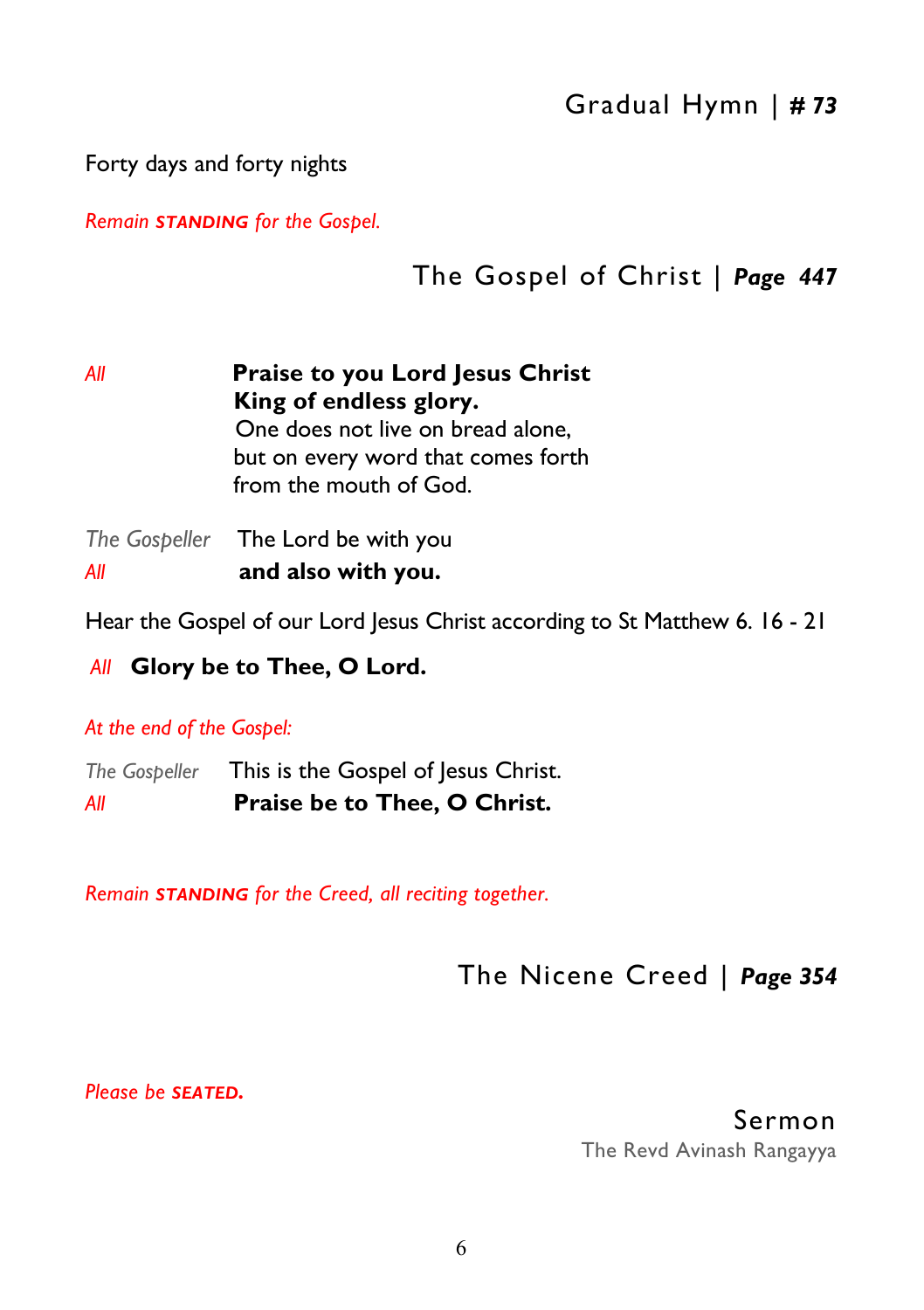# The Liturgy of Penitence

#### *The Presbyter says*

Let us now call to mind our sin and the infinite mercy of God.

*Kneel or remain seated* 

The Litany

*Cantor* Let us pray

God the Father,

*All* **have mercy upon us.** 

God the Son,

**have mercy upon us.** 

God the Holy Spirit,

#### **have mercy upon us.**

Holy, blessed, and glorious Trinity,

#### **have mercy upon us.**

From all evil and mischief; from pride, vanity, and hypocrisy; from envy, hatred, and malice; and from all evil intent,

#### **Good Lord, deliver us.**

From sloth, worldliness, and love of money; from hardness of heart and contempt for your word and your laws,

#### **Good Lord, deliver us.**

From sins of body and mind; from the deceits of the world, the flesh and the devil,

#### **Good Lord, deliver us.**

In all times of sorrow; in all times of joy; in the hour of death, and at the day of judgement,

**Good Lord, deliver us.** *Continued. Turn over.*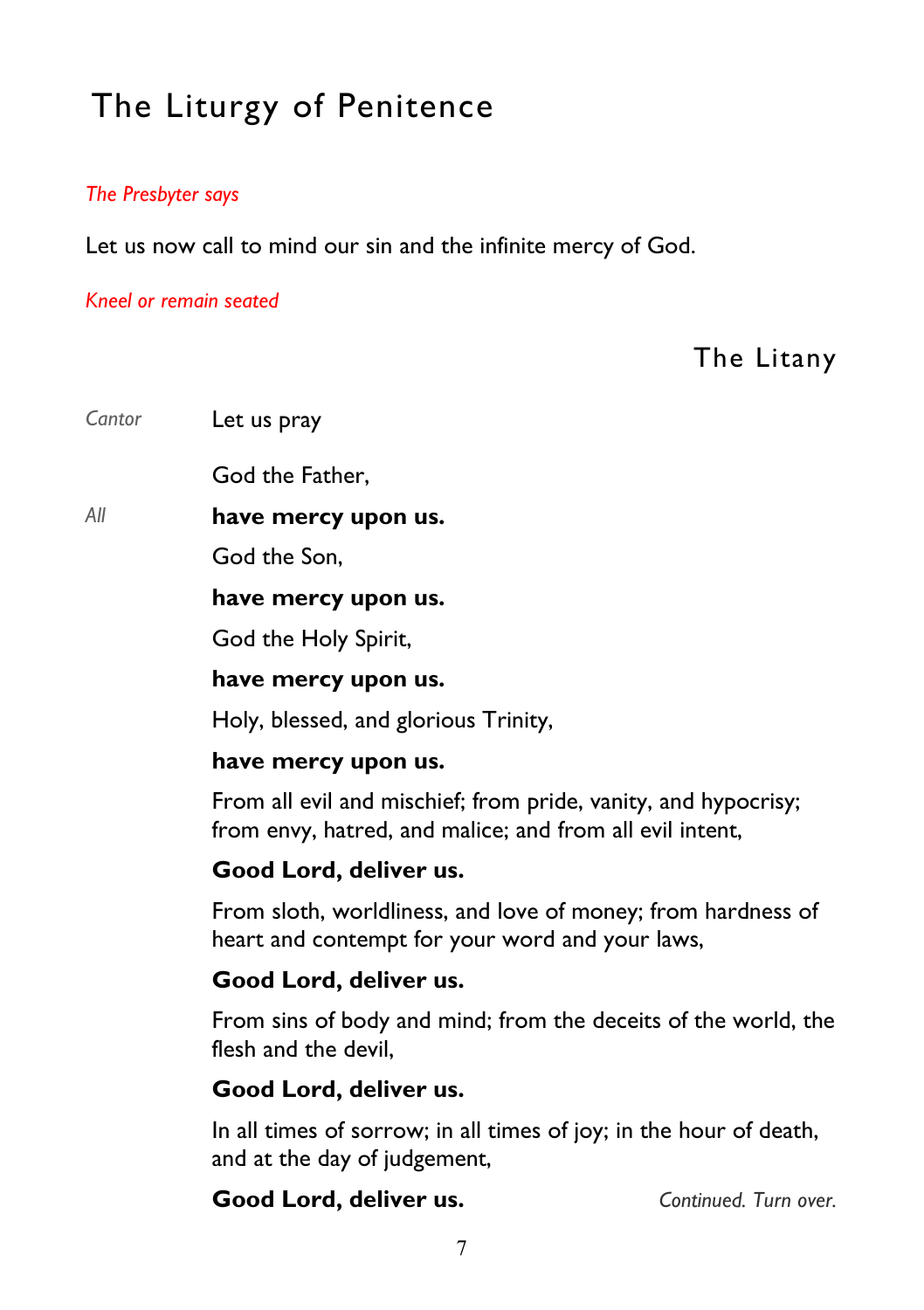*Cantor* By the mystery of your holy incarnation; by your birth, childhood, and obedience; by your baptism, fasting, and temptation,

#### *All* **Good Lord, deliver us.**

By your ministry in word and work; by your mighty acts of power; and by your preaching of the Kingdom,

#### **Good Lord, deliver us.**

By your agony and trial; by your cross and passion; and by your precious death and burial,

#### **Good Lord, deliver us.**

By your mighty resurrection; by your glorious ascension; and by your sending of the Holy Spirit

#### **Good Lord, deliver us.**

Give us true repentance; forgive us our sins of negligence and ignorance and our deliberate sins; and grant us the grace of your Holy Spirit to amend our lives according to your holy word.

**Seated or kneeing, all sing**  The Trisagion

#### **Holy God, holy and strong, holy and immortal, have mercy upon us.**

| Make our hearts clean, O God;<br>and renew a right spirit within us.                          |  |
|-----------------------------------------------------------------------------------------------|--|
| Almighty God, our heavenly Father,<br>we have sinned against you<br>and against our neighbour |  |
| in thought and word and deed,<br>through negligence, through weakness,                        |  |
| through our own deliberate fault.                                                             |  |
| We are truly sorry<br>and repent of all our sins.                                             |  |
| For the sake of your Son Jesus Christ,<br>who died for us,                                    |  |
|                                                                                               |  |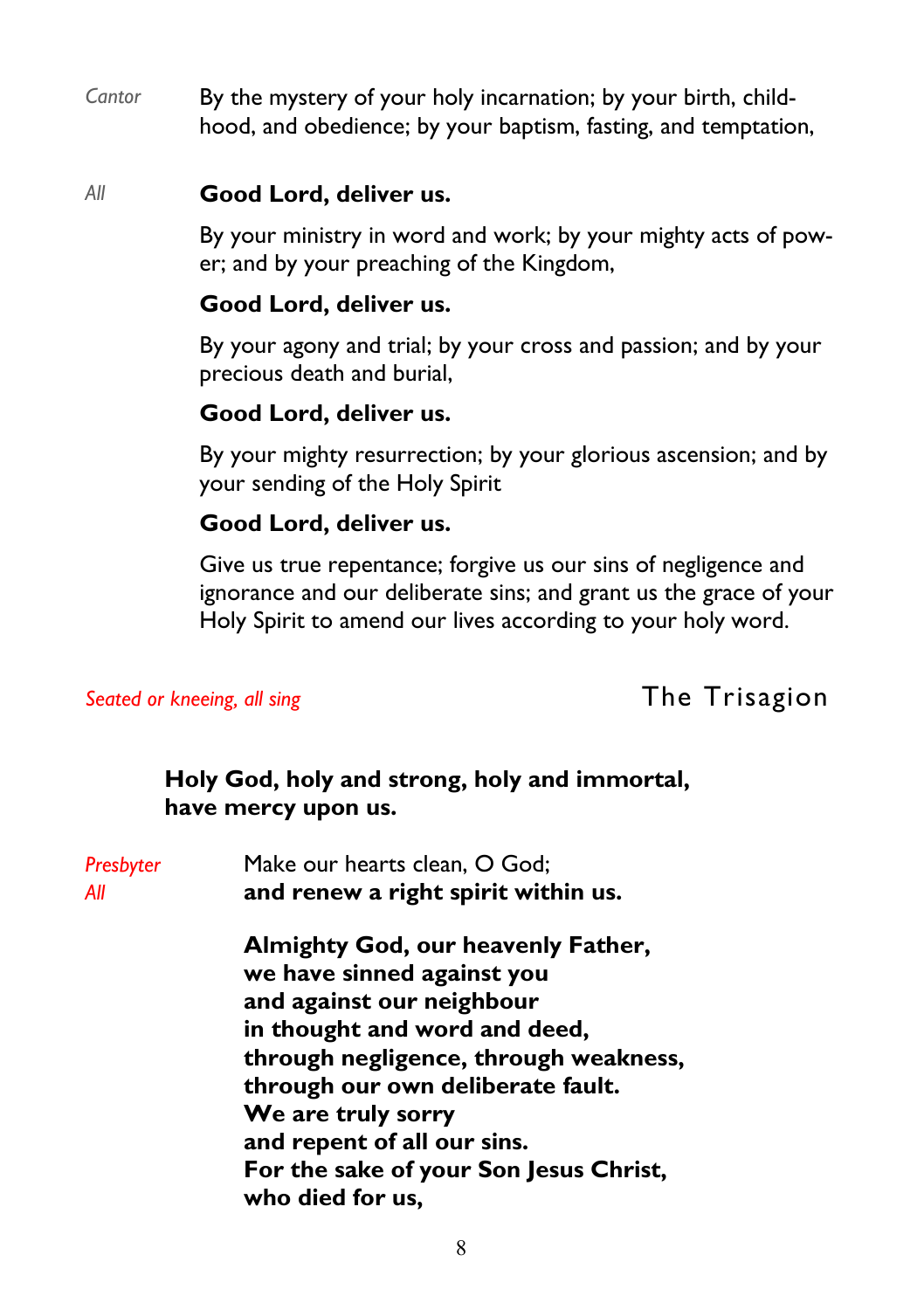#### **forgive us all that is past and grant that we may serve you in newness of life to the glory of your name. Amen.**

### The Imposition of Ashes

**Presbyter Dear friends in Christ.**  I invite you to receive these ashes as a sign of the spirit of penitence with which we shall keep this season of Lent.

> God our Father, you create us from the dust of the earth: grant that these ashes may be for us a sign of our penitence and a symbol of our mortality; for it is by your grace alone that we receive eternal life in Jesus Christ our Saviour.

*All* **Amen.** 

*Before the imposition, the presbyter says* 

 Remember that you are dust, and to dust you shall return. Turn away from sin and be faithful to Christ.

*Those desiring to receive the imposition of ashes proceed to the chancel steps.* 

*While seated, all sing.* **Hymn** | *# 99* 

Glory be to Jesus *v.v. 1 to 4 and 7*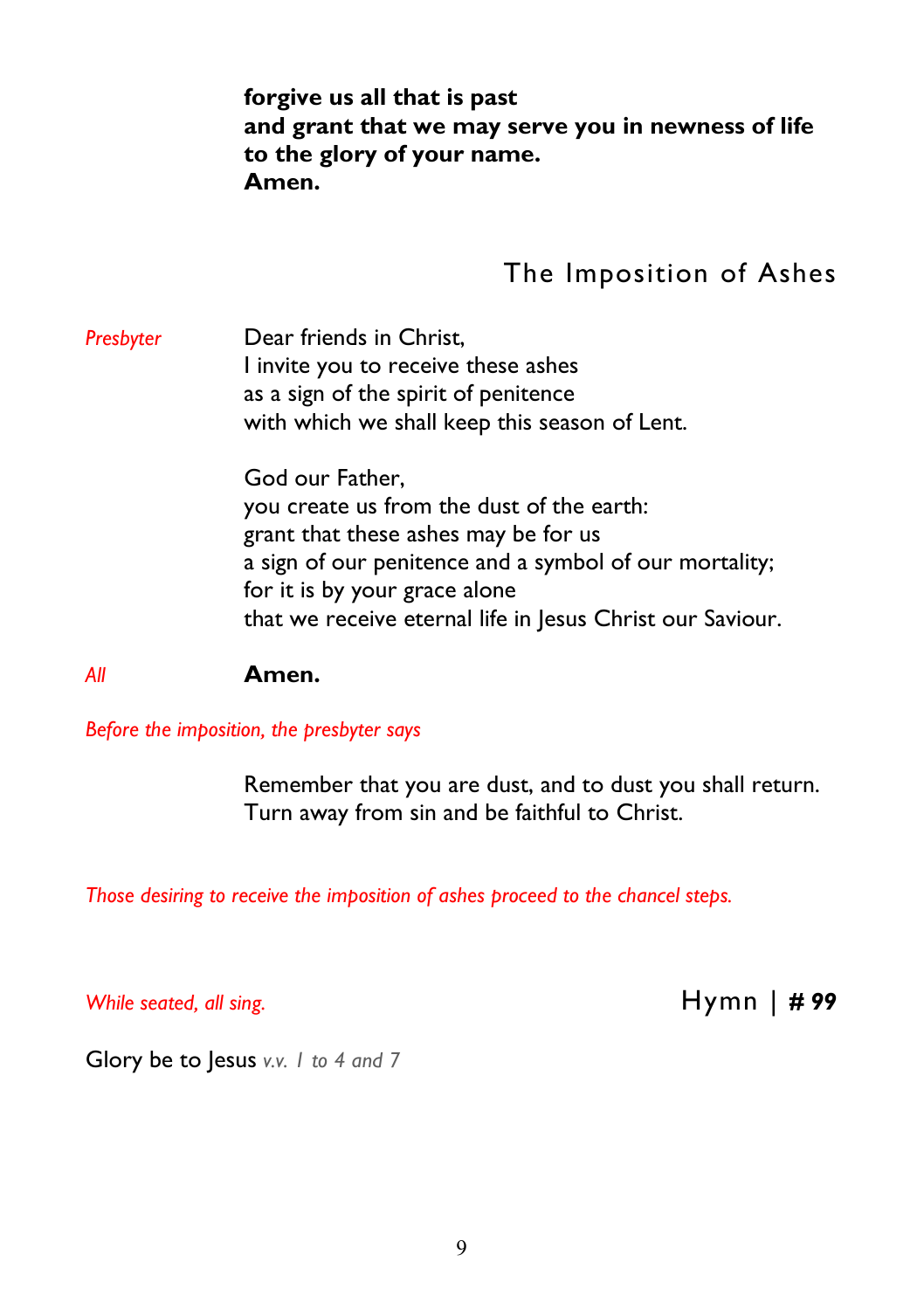*The imposition of ashes concludes with the presbyter praying* 

 God our Father; the strength of all who put their trust in you, mercifully accept our prayers; and because, in our weakness, we can do nothing good without you, grant us the help of your grace, that in keeping your commandments we may please you, both in will and deed; through Jesus Christ our Lord.

*All* **Amen.**

## The Liturgy of the Sacrament

*All STAND.*

### The Peace

*The Celebrant offers a greeting of peace.* 

Since we are justified by faith, we have peace with God through our Lord Jesus Christ, who has given us access to his grace.

The peace of the Lord be always with you **and also with you.** 

Let us offer one another a sign of peace.

*While remaining in your place, share the sign of peace with a namaste with your neighbour.* 

*At this time an offering will be received for the ministries of the Cathedral. Thank you for your generosity. All join in singing the hymn.* 

Preparation of the Table

Hymn at the Offertory | *# 87* 

Saviour, when in dust to thee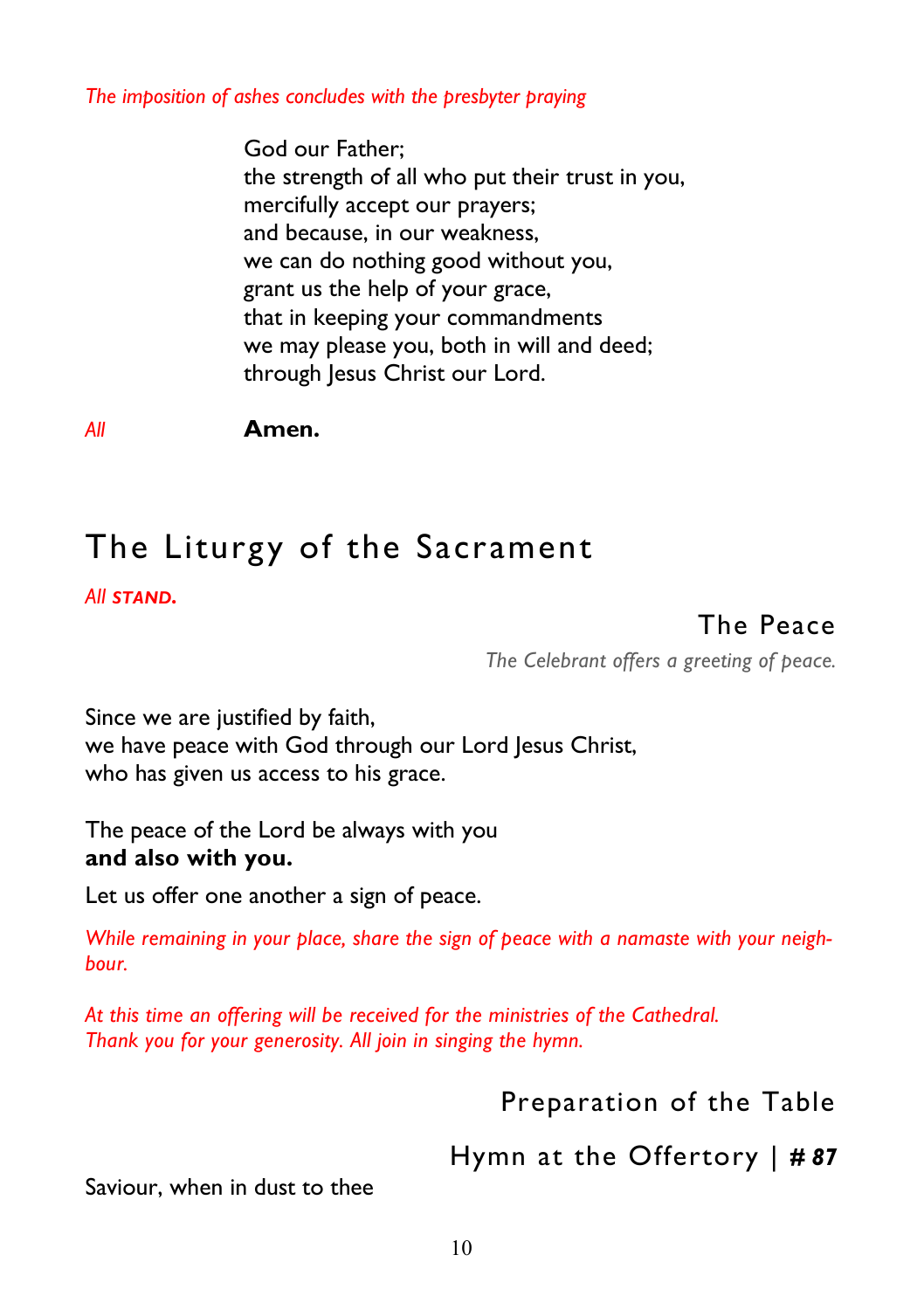*All say* Offertory Prayer | *page 357* 

*Please be SEATED.* 

### The Consecration | *Page 363*

### The Communion | *Page 368*

*Communicants are requested to leave space on either side of them when they receive Communion.* 

*While seated, all join in singing the hymn.* 

Hymn at the Communion | *# 76*

Lord, in this thy mercy's day

Prayer after Communion

*All STAND and say.* 

**God of our pilgrimage, you have fed us with the bread of heaven. Refresh and sustain us as we go forward on our journey, in the name of Jesus Christ our Lord. Amen.** 

May God the Father, who does not despise the broken spirit, give to you a contrite heart. And the blessing of God almighty, † the Father, the Son and the Holy Spirit, be among you and remain with you always. **Amen.** 

The Blessing *The Presbyter*